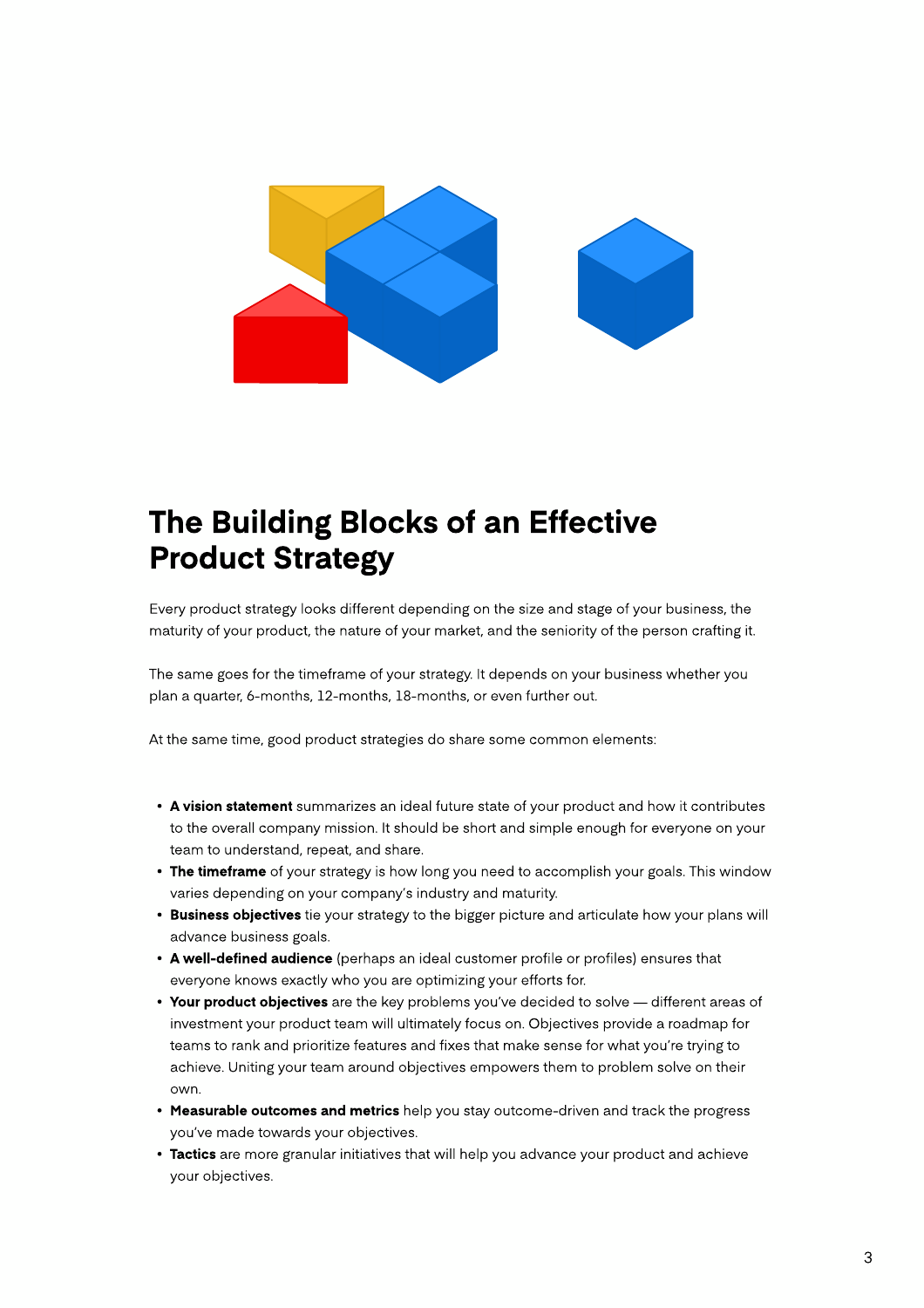## Productboard's Product Strategy: A Real-Life Example

This template aims to make the product strategy process feel a bit more tangible, and includes all the essential building blocks covered in the prior chapter.

It is paired with a product strategy created by Productboard's product teams. The example focuses on actionable, customer-centric problem-solving rather than simply listing problems or solutions at face value.

### Create a product strategy that focuses on actionable, customer-centric problem-solving rather than listing problems or solutions at face value.

To set context for the example, Productboard is mostly competing against spreadsheets and PowerPoints. For people to adopt a new type of solution — a dedicated product management platform — it needs to be 10x better than the alternative (that's how strong the gravity is around the status quo!). As a result, a key part of our strategy is to reduce the friction of adopting a new solution.

We believe once users get basic data in Productboard and create their first roadmap, they won't look back.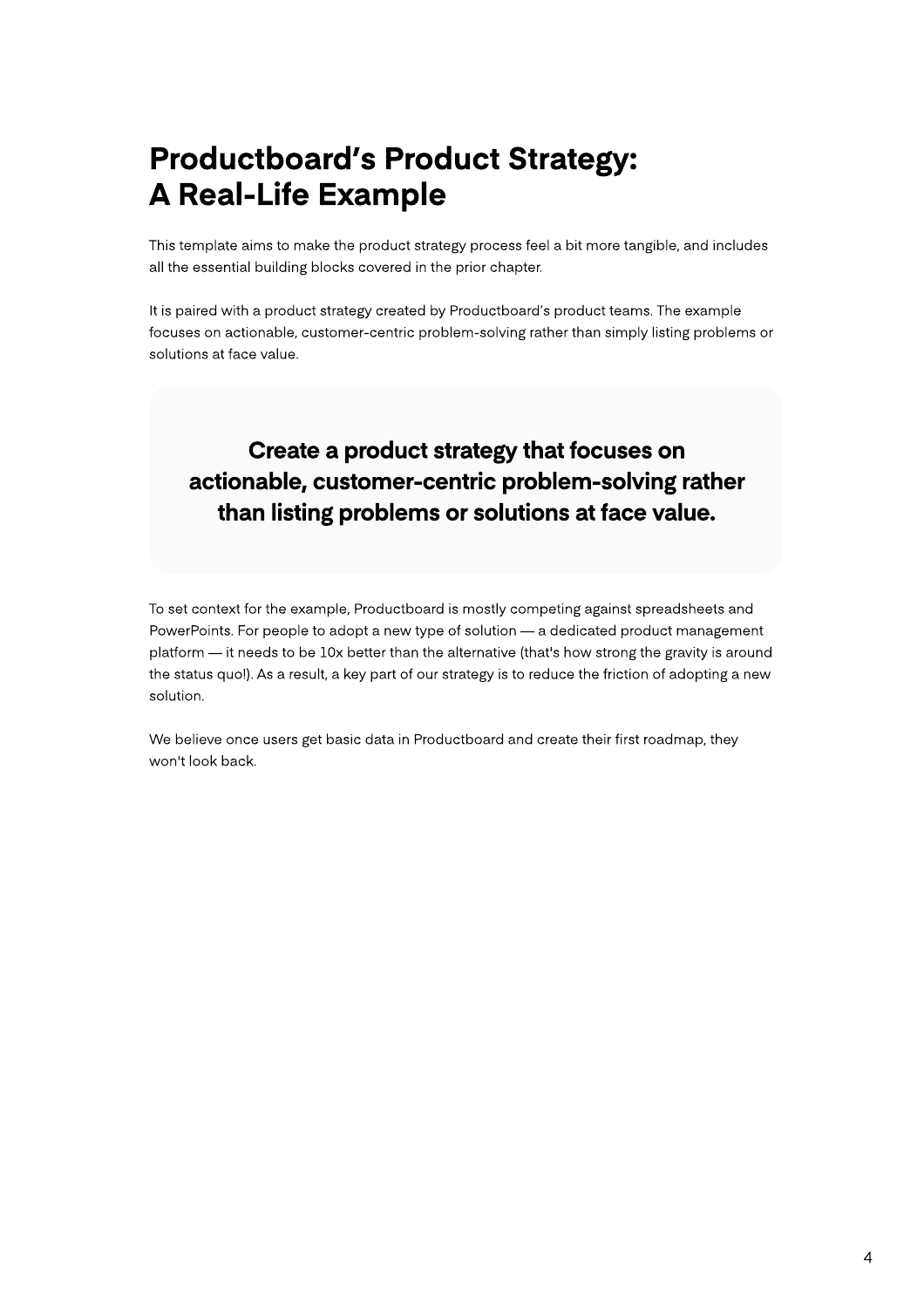## 12-Month Product Strategy

### Vision **Statement**

Productboard aims to be the source of truth for where the product is headed and why

#### Business **Objective**

Make it incredibly easy to get started with Productboard and create a roadmap that is ready to share in minutes

#### Ideal Customer Profile (ICP)

A 3-400 person company with 15-25 makers, including product managers, designers, and engineers

| <b>Product</b><br><b>Objectives</b>                           | <b>Measurable</b><br><b>Outcomes</b>                                                | <b>Tactics</b>                                                                                                                                                                                                                                             |
|---------------------------------------------------------------|-------------------------------------------------------------------------------------|------------------------------------------------------------------------------------------------------------------------------------------------------------------------------------------------------------------------------------------------------------|
| Enable users to build and<br>share roadmaps right away        | Time-to-first roadmap -<br>how long it takes users to<br>create their first roadmap | • Easier import of external data<br>• Showcase the value of each<br>roadmap Productboard currently<br>offers and empower users to<br>quickly select one that meets<br>their needs                                                                          |
| <b>Help users find</b><br>the right format<br>for their needs | Trial-to-paid conversion<br>for new roadmap users<br>increases by 10%               | • Launch new roadmap templates<br>with pre-populated demo data<br>that people can easily customize<br>to create their own roadmap<br>• Unify the roadmap creation<br>process and make it intuitive to<br>set up all formats of roadmaps in<br>Productboard |
| Make it easy to share<br>roadmaps with stakeholders           | An increase in workspaces<br>with one or more roadmaps<br>shared externally         | • Enable sharing of roadmaps with<br>stakeholders without a<br>Productboard login<br>• Embed roadmaps where people<br>work (Wiki, Notion, etc.)                                                                                                            |

As you can see, the process of creating a product strategy is both top-down and bottom-up.

You need to work closely with executives to understand broader business goals and incorporate customer feedback related to their problems and needs. Your strategy should meet both of these inputs somewhere in the middle.